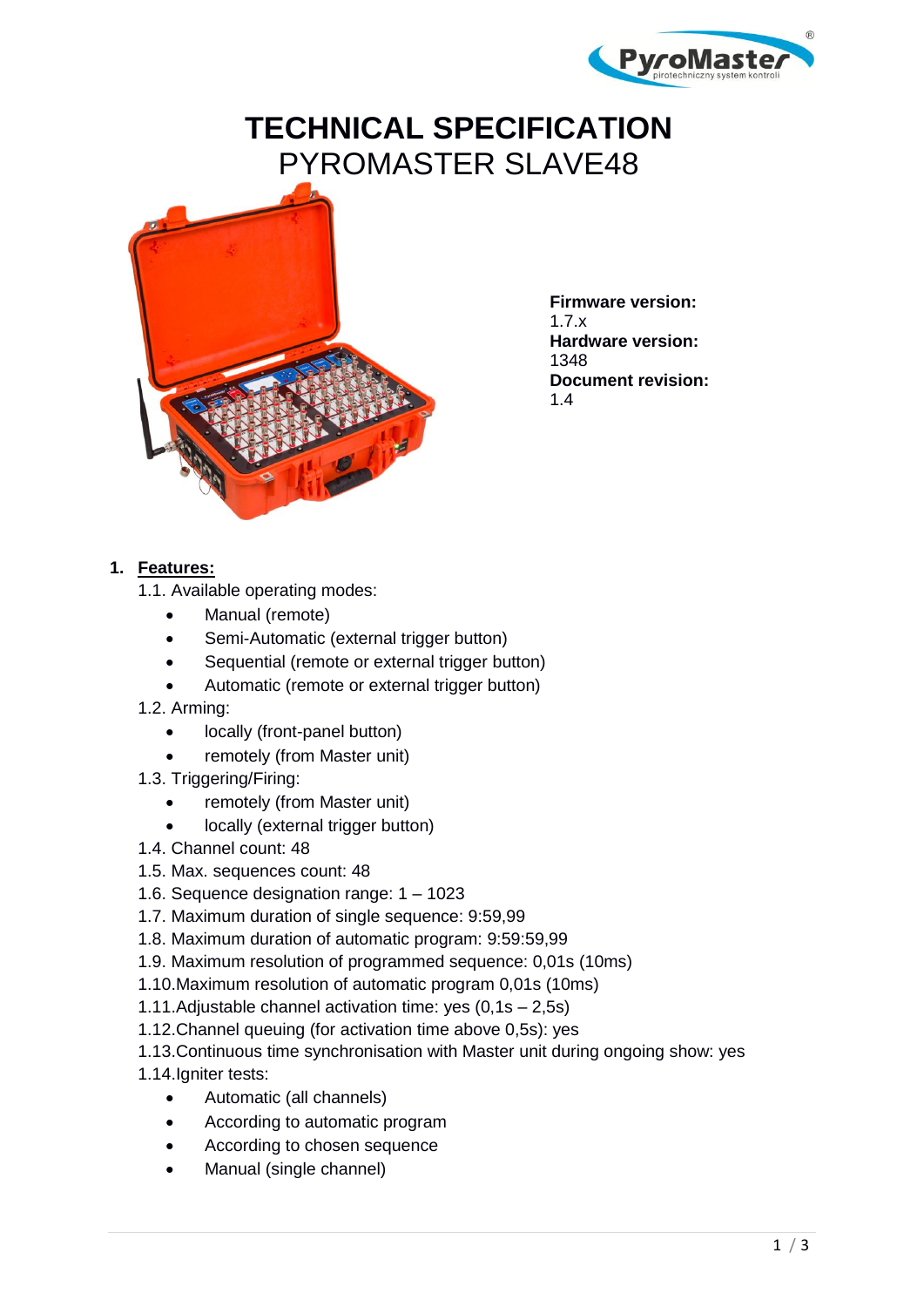

- Remote (from Master unit)
- 1.15.Replicator igniter test: yes
- 1.16.Replicator battery level measurement: yes
- 1.17.External trigger button test: yes
- 1.18.Igniter firing voltage: 24V
- 1.19.Maximum igniter count per channel: over 20
- 1.20.Igniter test current: max 3mA
- 1.21. Measurement of resistance in the igniter test: yes (1-99  $Ω$ )
- 1.22.Preview, edit and deletion of automatic program directly in the unit: yes
- 1.23.Preview, edit and deletion of sequences directly in the unit: yes
- 1.24.Preview, adding and removal of Replicator units: yes
- 1.25.Editing of Replicator channels directly in Slave unit: yes
- 1.26.Replicator connection confirmation: yes
- 1.27.Support for safety zones: yes
- 1.28.Radio channel selection: yes
- 1.29.Display backlit regulation: yes
- 1.30.Battery charge display: yes
- 1.31.Keyboard confirmation sound: yes
- 1.32.Arm sound alert: yes
- 1.33.Standby mode: yes
- 1.34.Standby mode activation/deactivation:
	- Locally
	- Remotely (from Master unit)

### **2. Radio link:**

- 2.1. Radio frequency: 869MHz
- 2.2. Available radio channels: 9
- 2.3. Maximum transmitter power: 500mW (27dBm)
- 2.4. Receiver sensitivity: -116dBm @BER  $10^{-3}$
- 2.5. Adjustable transmitter power: yes
- 2.6. Range in dense urban environment (without direct line-of-sight): approx. 1-2km
- 2.7. Range in open area (direct antenna line-of-sight): up to 10km
- 2.8. Transmission type: bidirectional
- 2.9. Transmission security: encryption, checksum, acknowledgements
- 2.10.Automatic switch to wired communication: yes

# **3. Wired link - Master Line:**

- 3.1. Physical layer: RS485 (differential transmission)
- 3.2. Automatic line termination: yes
- 3.3. Master Line input count: 1
- 3.4. Master Line output count: 3
- 3.5. Maximum unit count connected to single output: 32
- 3.6. Maximum line length between neighbouring units: 1,2km
- 3.7. Transmission type: bidirectional
- 3.8. Transmission security: encryption, checksum, acknowledgements
- 3.9. Signal booster feature: yes
- 3.10.Splitter feature: yes
- 3.11.Retransmission of radio signal on wired output: yes
- 3.12.Retransmission of wired signal on radio link: yes
- 3.13.Automatic switch to radio communication: yes